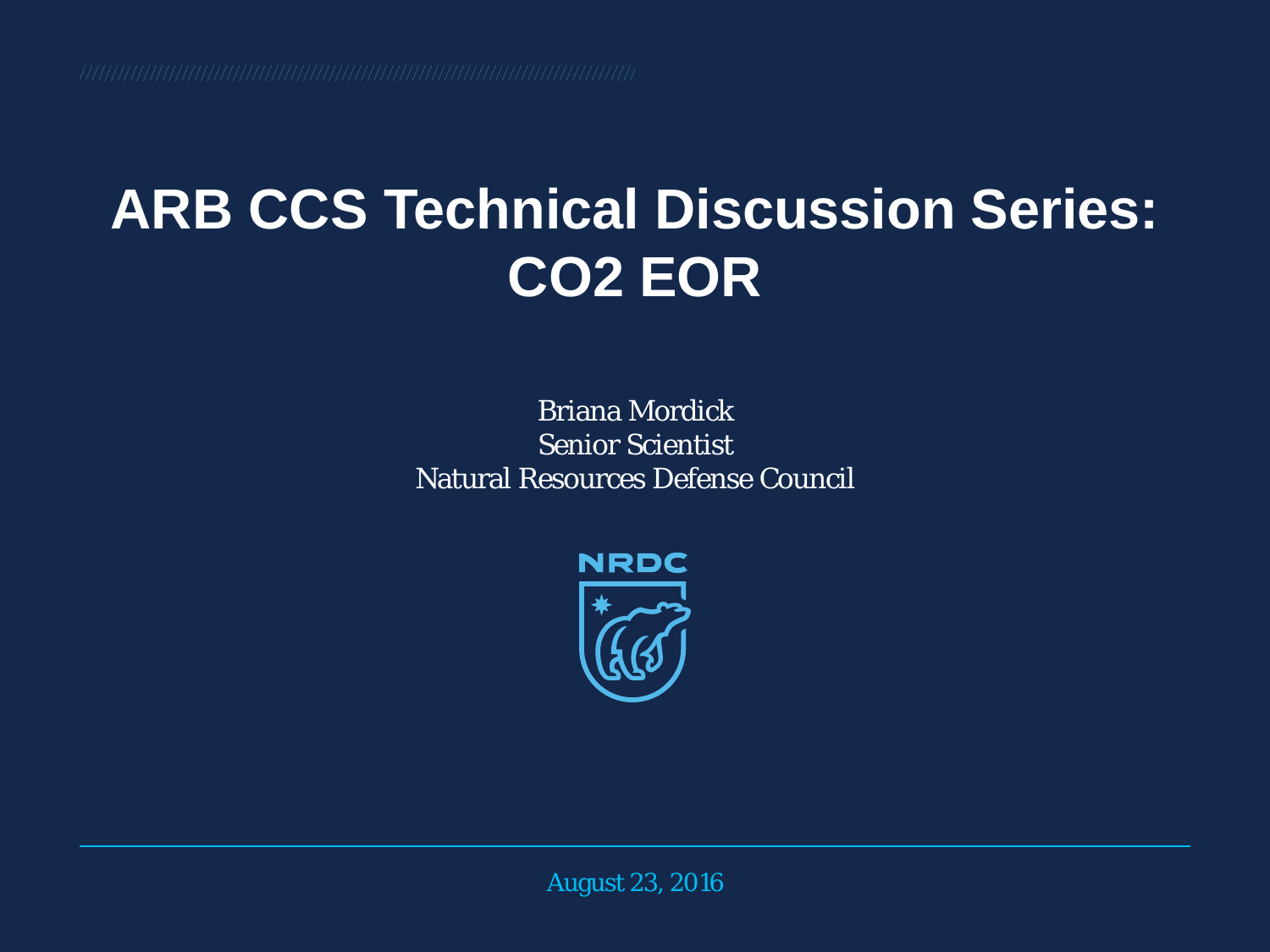# CO2-EOR Production & CO2 Supply

- In 2012, CO2-EOR fields produced about 353,921 barrels of oil per day (bbl/d) in the U.S., which amounts to roughly 5.5% of domestic crude oil production. [1]
- Additional CO2-EOR production is limited by scarcity of CO2 supply
- $\sim$  80% of the CO2 used for EOR comes from naturally occurring, underground accumulations of CO2 [2]
- Remaining ~20% comes primarily from natural gas processing and fertilizer production plants [2]
- CO2 demand from natural sources will most likely continue to exceed supply, creating an incentive for CO2-EOR operators to pursue opportunities to capture man-made CO2 from large industrial facilities.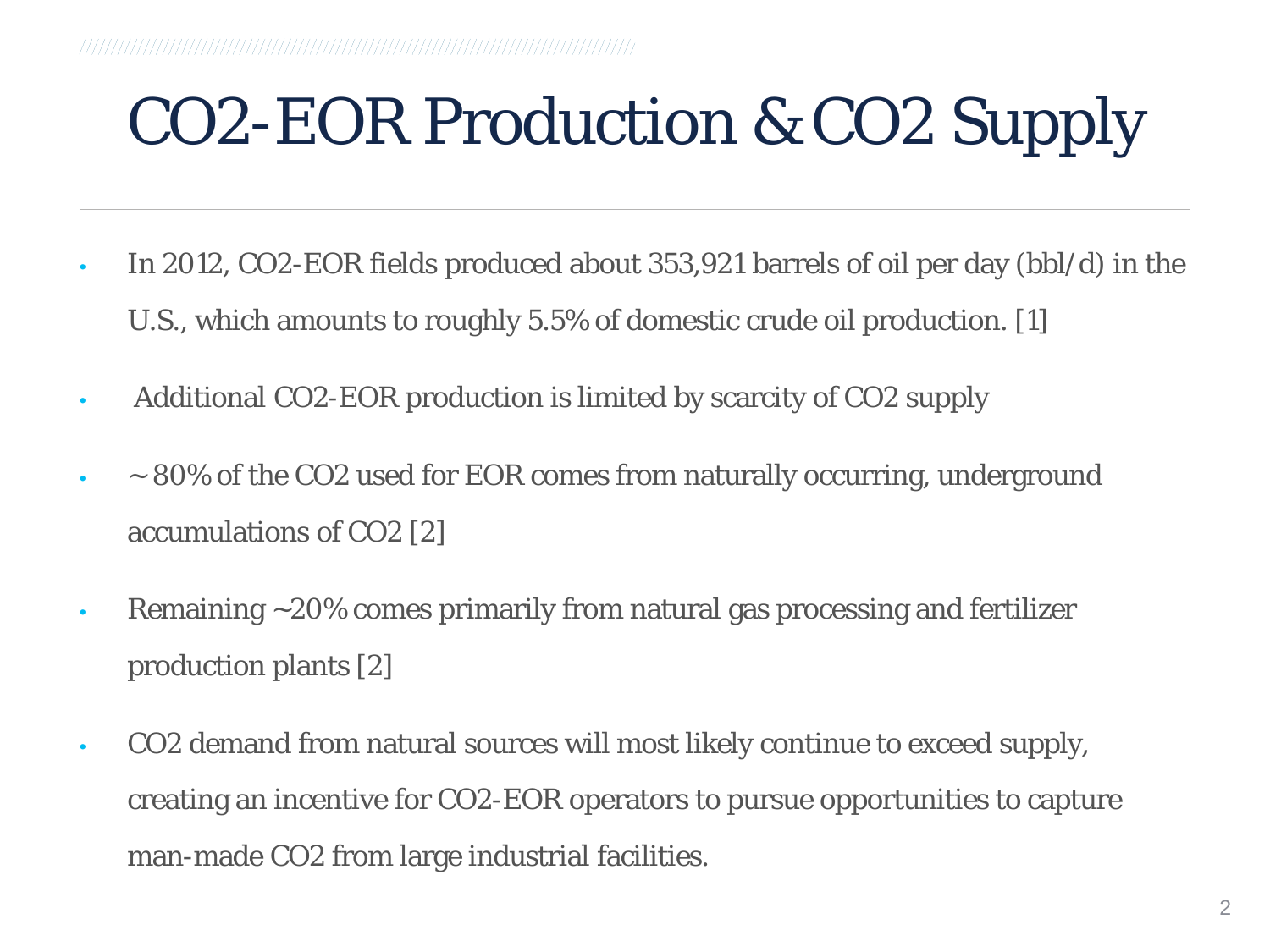#### CO2-EOR Potential

|                                 | <b>Technically Recoverable</b><br><b>Oil (Billion Barrels)</b> |                           | <b>Economically</b><br><b>Recoverable Oil (Billion</b><br><b>Barrels</b> ) |                           | <b>Economic CO2 Demand/Storage</b><br>(Million Metric Tons) |                        |
|---------------------------------|----------------------------------------------------------------|---------------------------|----------------------------------------------------------------------------|---------------------------|-------------------------------------------------------------|------------------------|
| Oil price /<br><b>CO2</b> price | <b>State of Art</b>                                            | <b>Next</b><br>Generation | <b>State of Art</b>                                                        | <b>Next</b><br>Generation | <b>State of Art</b>                                         | <b>Next Generation</b> |
| \$85/bbl /<br>\$40/tCO2         | 61.4                                                           | 120.3                     | 26.9                                                                       | 67.2                      | 10,430                                                      | 19,930                 |
| \$45/bbl /<br>\$23.25/tCO2      | 61.4                                                           | 120.3                     | 13.9                                                                       | 49.3                      | 4,800                                                       | 13,400                 |

Source [3]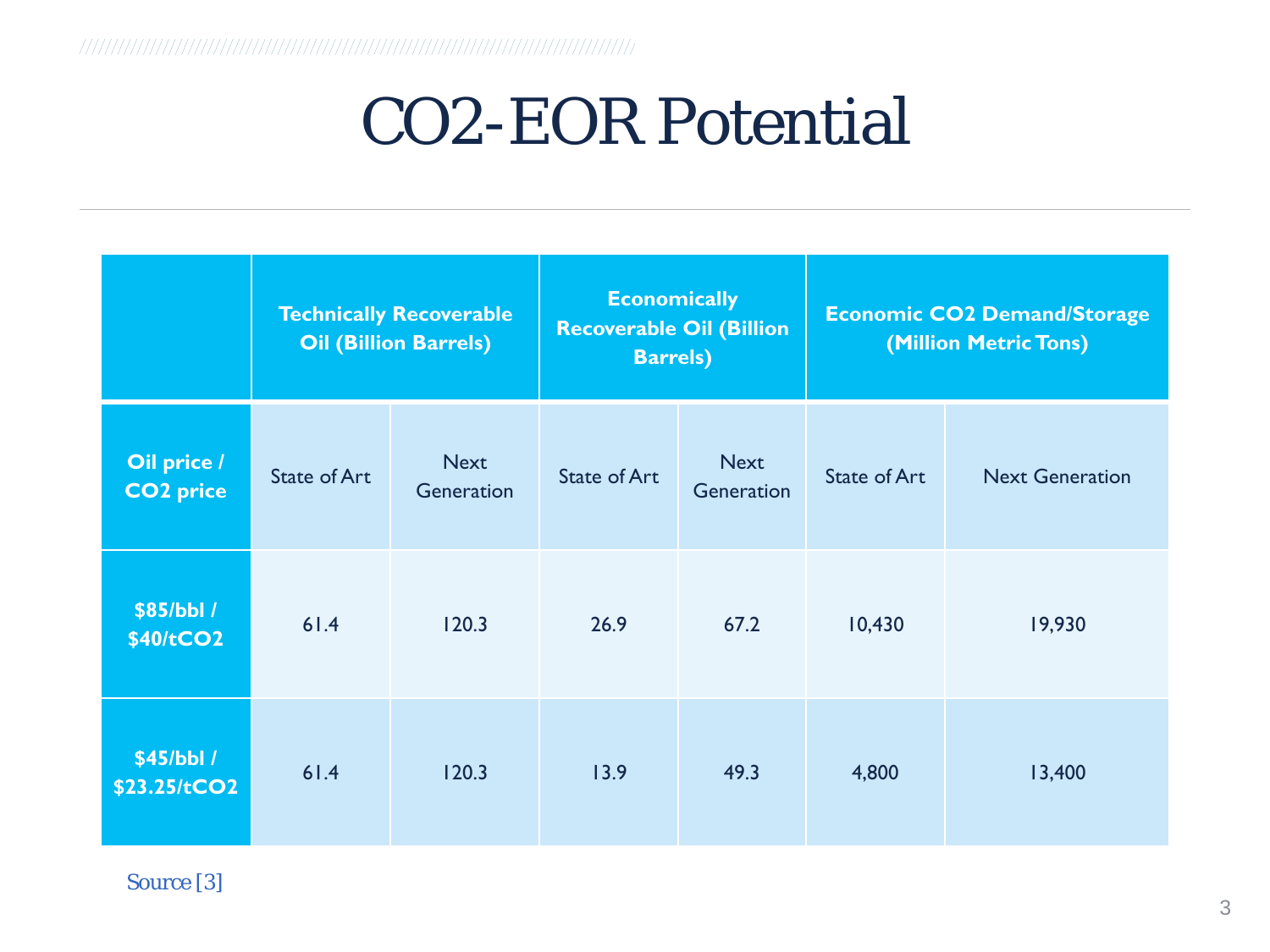#### Sequestration Potential

• Total benefit from sequestering CO2 through EOR equivalent to  $~1-3.5$ times annual U.S. energy-related CO2 emissions, depending on oil & CO2 price and technology used. [3]

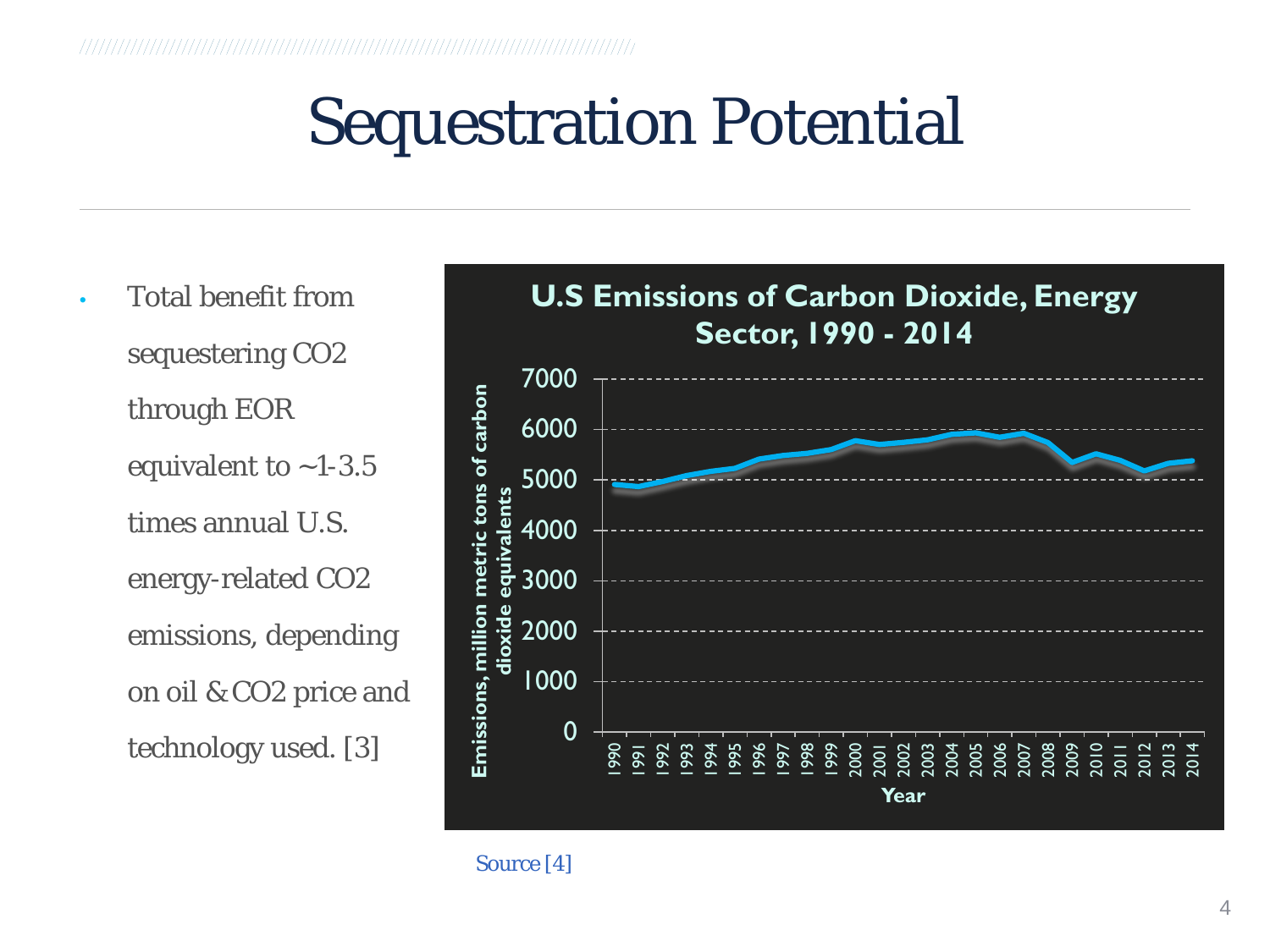# CO2-EOR Challenges

- Fields with long operating histories and large numbers of wells
- Observed quality of construction and maintenance in the field varies considerably with location, operator and age
- May have multiple owners over time and well files and well histories may be missing or incomplete
- State and federal records may also be incomplete, given that oil exploration and production in the U.S. predated regulation by several decades in some cases
- Location and plugging status of all wells within the field may be unknown or imprecisely known
- Orphan wells are ubiquitous in regions that have undergone oil and gas exploration and are a potentially significant leakage risk for CO2-EOR projects
- Orphan wells may have been constructed and/or plugged using outdated methods, and may have not been maintained over time to ensure that the integrity of the construction and plugging materials has not degraded  $5\,$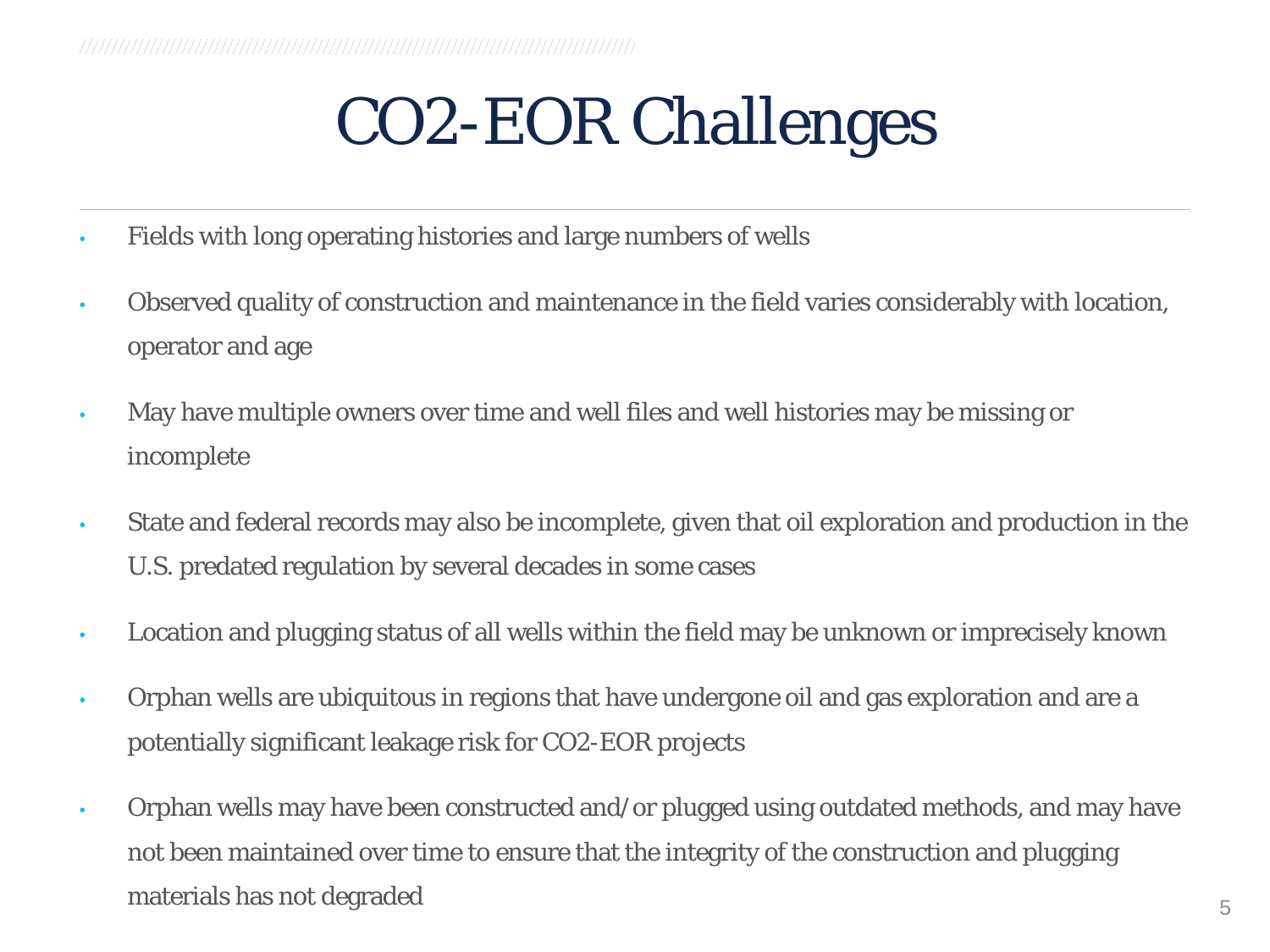## CO2-EOR Challenges

- Maintaining mechanical integrity critical to preventing leakage; performance of existing projects generally not well documented/publicly available
- Numerous studies demonstrate that determining the precise number of violations, mechanical integrity and contamination incidents, and their variation with time or location is not possible with existing data [5]
- Information is incomplete, outdated, or nonexistent making it is difficult to infer exact mechanical integrity failure rates or the number, extent and frequency of contamination or leakage incidents
- Class II regulations leave significant discretion to operators
- 40 states have primacy for Class II, contain 94% of Class II wells and produced 99% of U.S. onshore oil in 2015
- Significant variation exists among state rules in terms of stringency and completeness, as well as in enforcement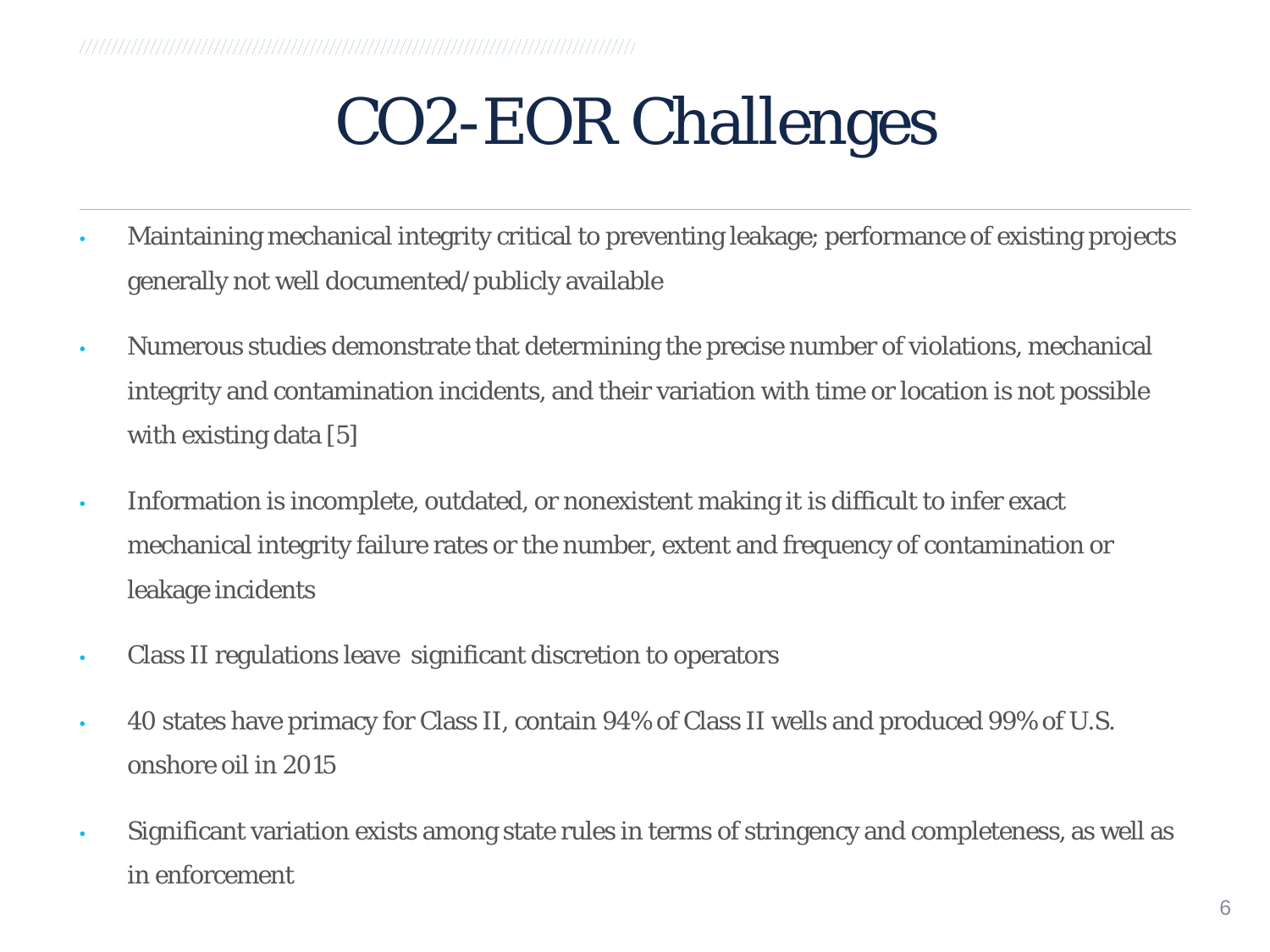# CO2-EOR Challenges

- The commercial time horizon for a CO2-EOR flood (a few years to decades) is shorter than the time horizon of interest for achieving effective sequestration of CO2 from the atmosphere (centuries or longer)
- Migration of CO2 out of pattern, into authorized zones, or to the atmosphere is possible after injection and production cease due to lack of focus on post injection site closure
- Change in ownership may result in inconsistent stewardship of the stored CO2 and/or loss of critical knowledge of the field and its operating history
- Development of advanced EOR techniques could result in operators reentering CO2-EOR fields at a future date to recover additional reserves, which could necessitate "blowing down" the field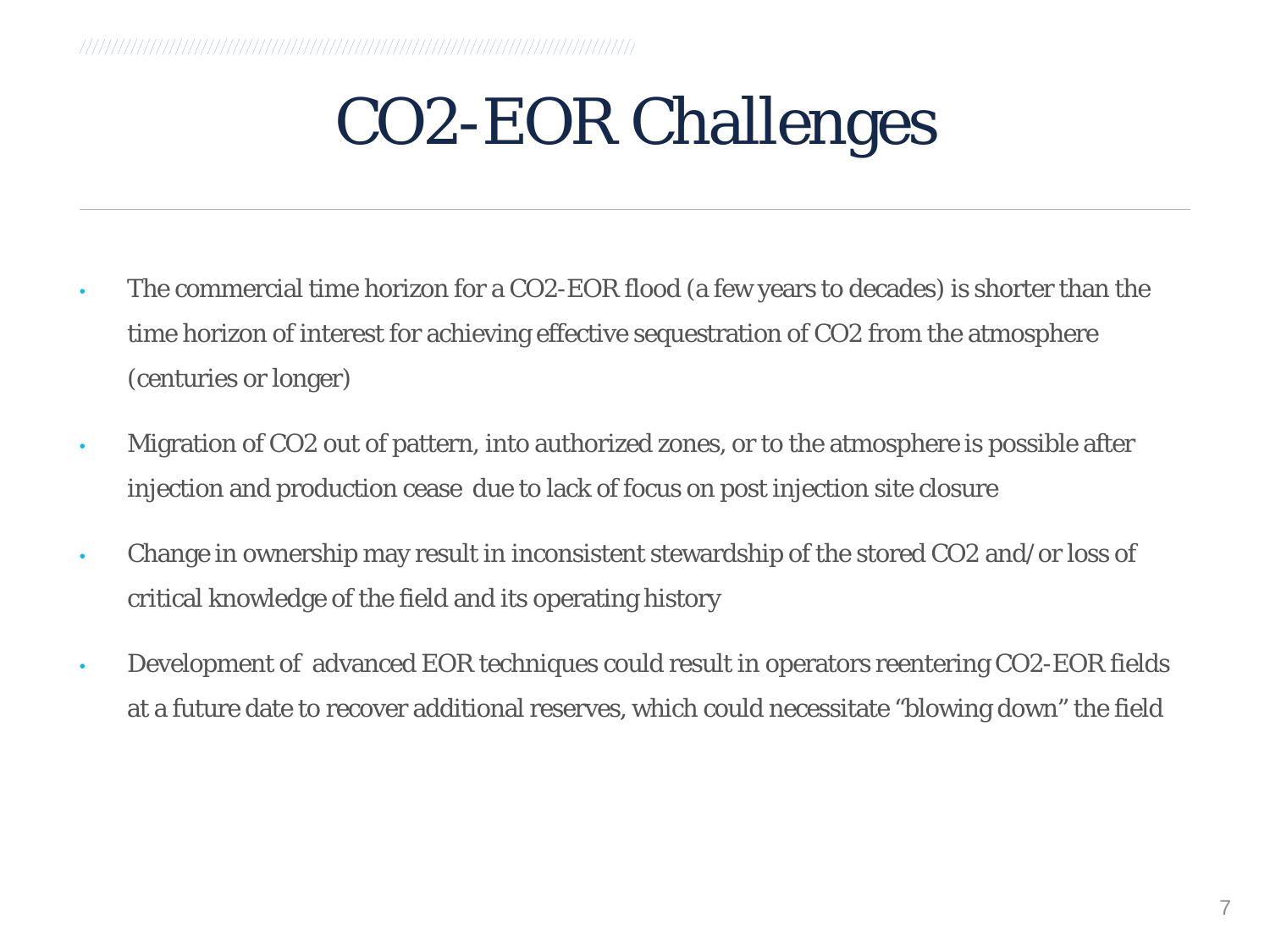# Leakage Pathways and Rates

- Largest documented release rate occurred at a blowout at the Sheep Mountain CO2 Dome in Colorado.
	- Estimated 7,000 to 11,000 tons of CO2 were released per day for 17 days, resulting in a total of approximately 200,000 tons of leaked CO2. [6]
- Modeled CO2 leakage rates from a completely unobstructed pipe found a maximum hypothetical CO2 flow rate of approximately 20,000 metric tons/day (assuming a 7" inside diameter well and depth of  $\sim$  5,000 feet)
	- Maximum exit gas velocity and flow rate is limited by the speed of sound
	- This theoretical maximum rate is approximately two times greater than Sheep Mountain [7]
- Maximum estimated leak rate from Aliso Canyon = 1,392 metric tons/day
- Leakage can occur through combination of well and geologic pathways, e.g. Leroy and Yaggy underground gas storage facilities [8][9]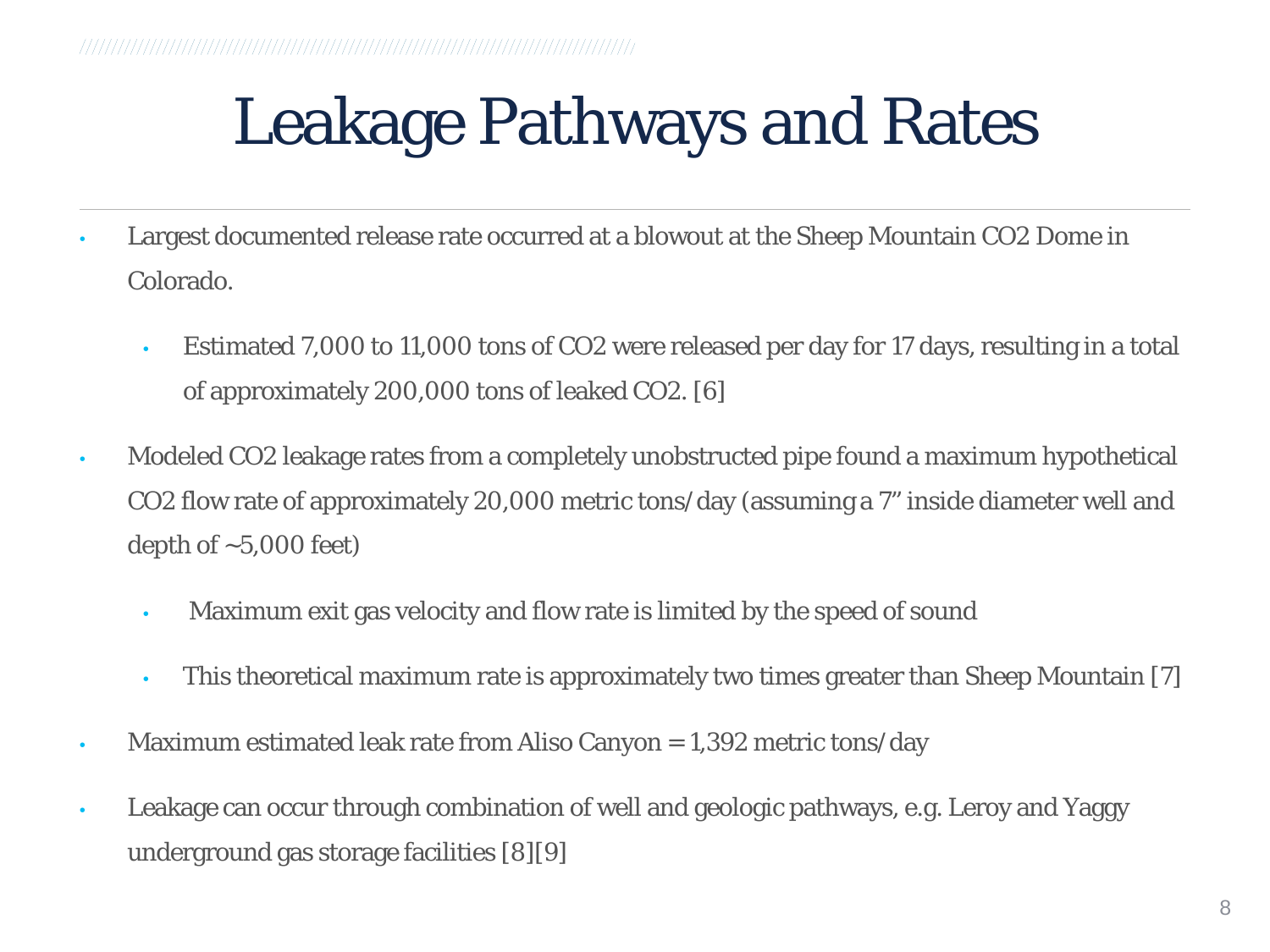#### Solutions

- Detailed site characterization to determine geologic suitability
- Site-specific Area of Review and Corrective Action plans that take into account field data and operating history
- Robust methods for identifying existing wells, including
	- 1. Historical Record Review
	- 2. Site Reconnaissance
	- 3. Aerial and Satellite Imagery Review, and;
	- 4. Geophysical and Air Emissions Surveys
- Ensuring MI of existing wells, including
	- 1. Well Record Review
	- 2. Field Inspection and Testing, and;
	- 3. Corrective Action
- Best practices for new well construction and conversion of existing wells
- Robust leak inspection, detection, reporting, and repair standards
- Comprehensive Mechanical Integrity Testing Plan, including post-closure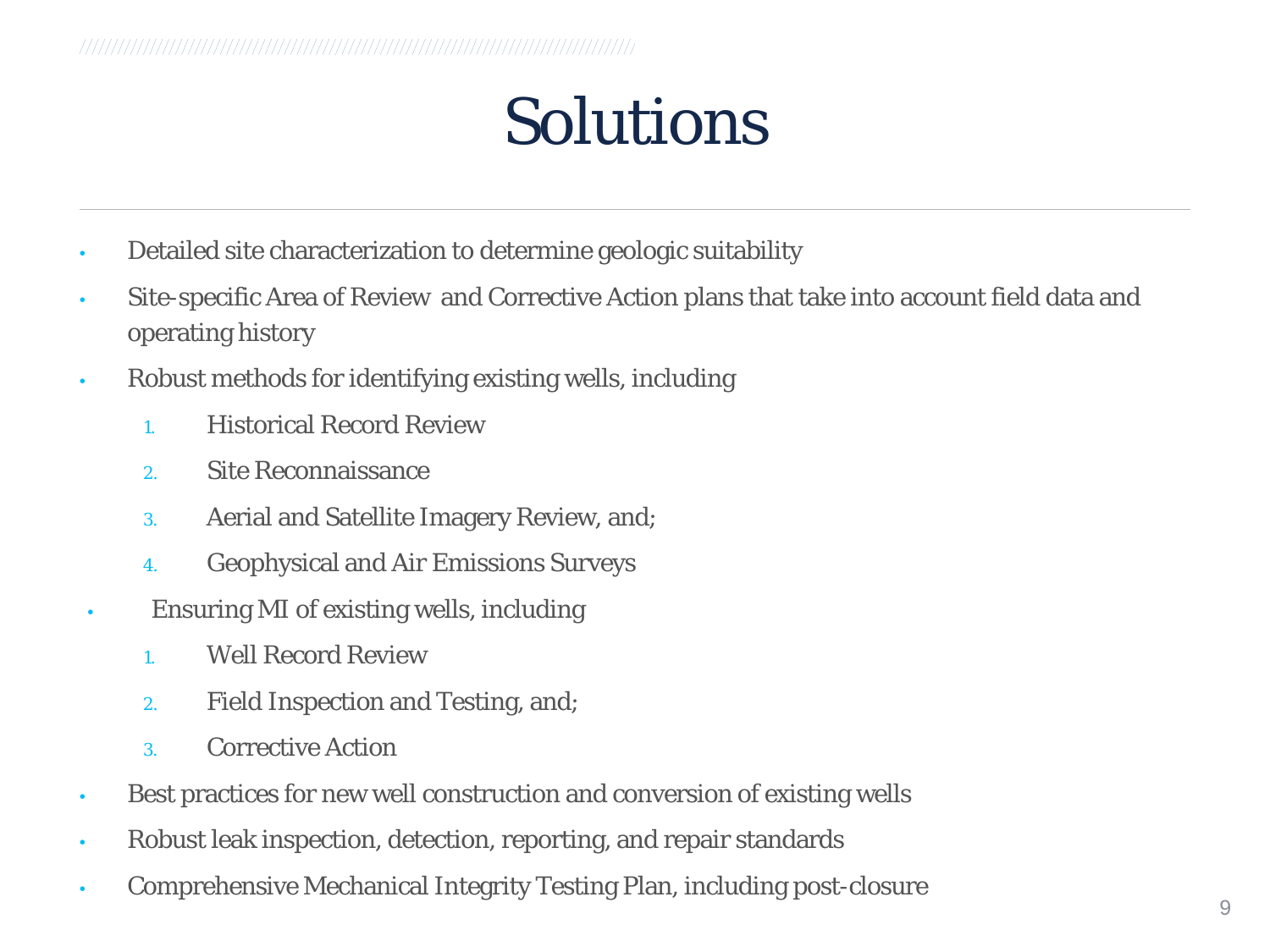